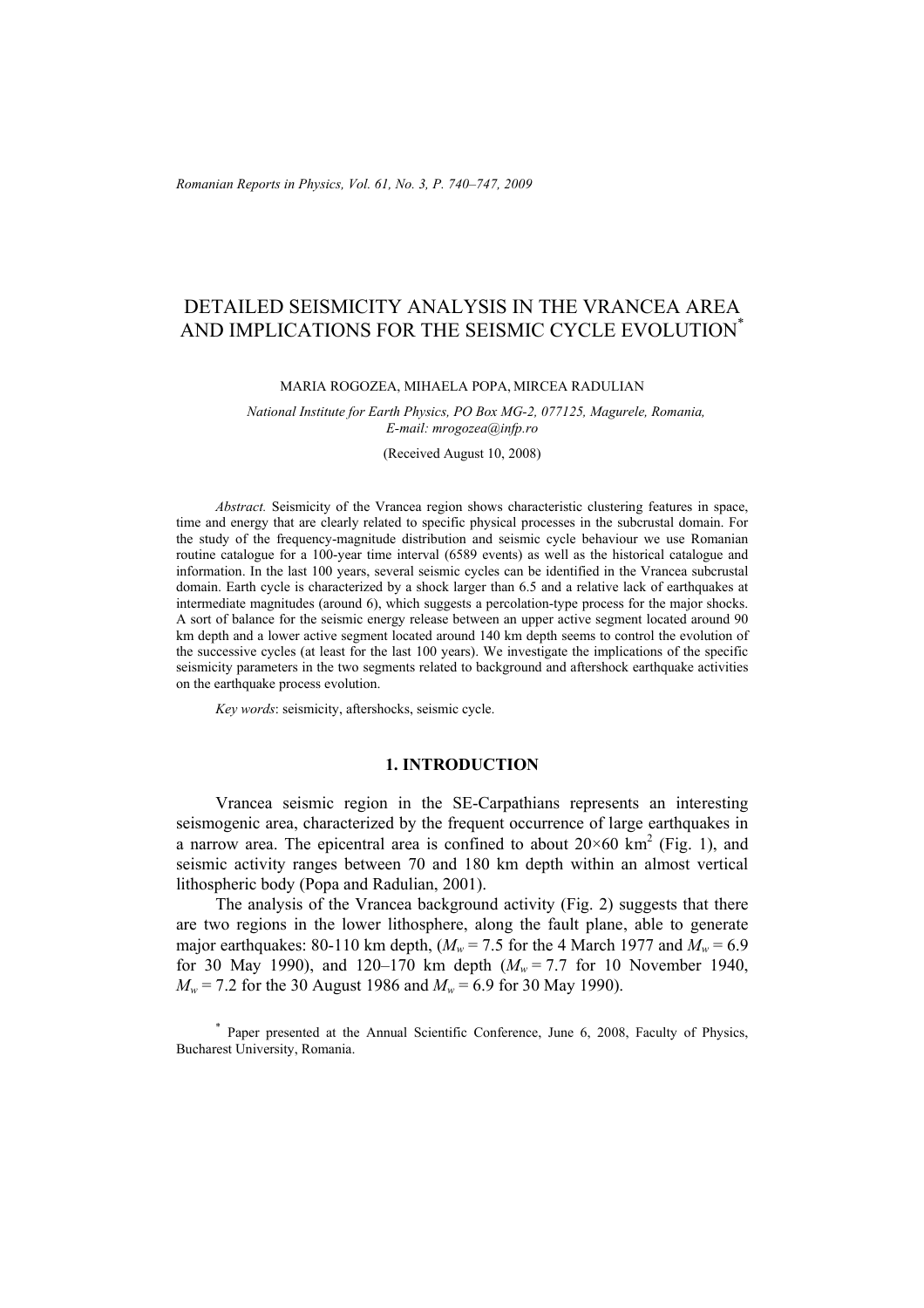

Fig. 1 – Epicentral area of the Vrancea subcrustal earthquakes (dashed area).



Fig. 2 – Depth [km] distribution of Vrancea intermediate-depth earthquakes (1908–2007).

The two active segments are separated by a zone with relative lower seismicity and lower recorded magnitudes.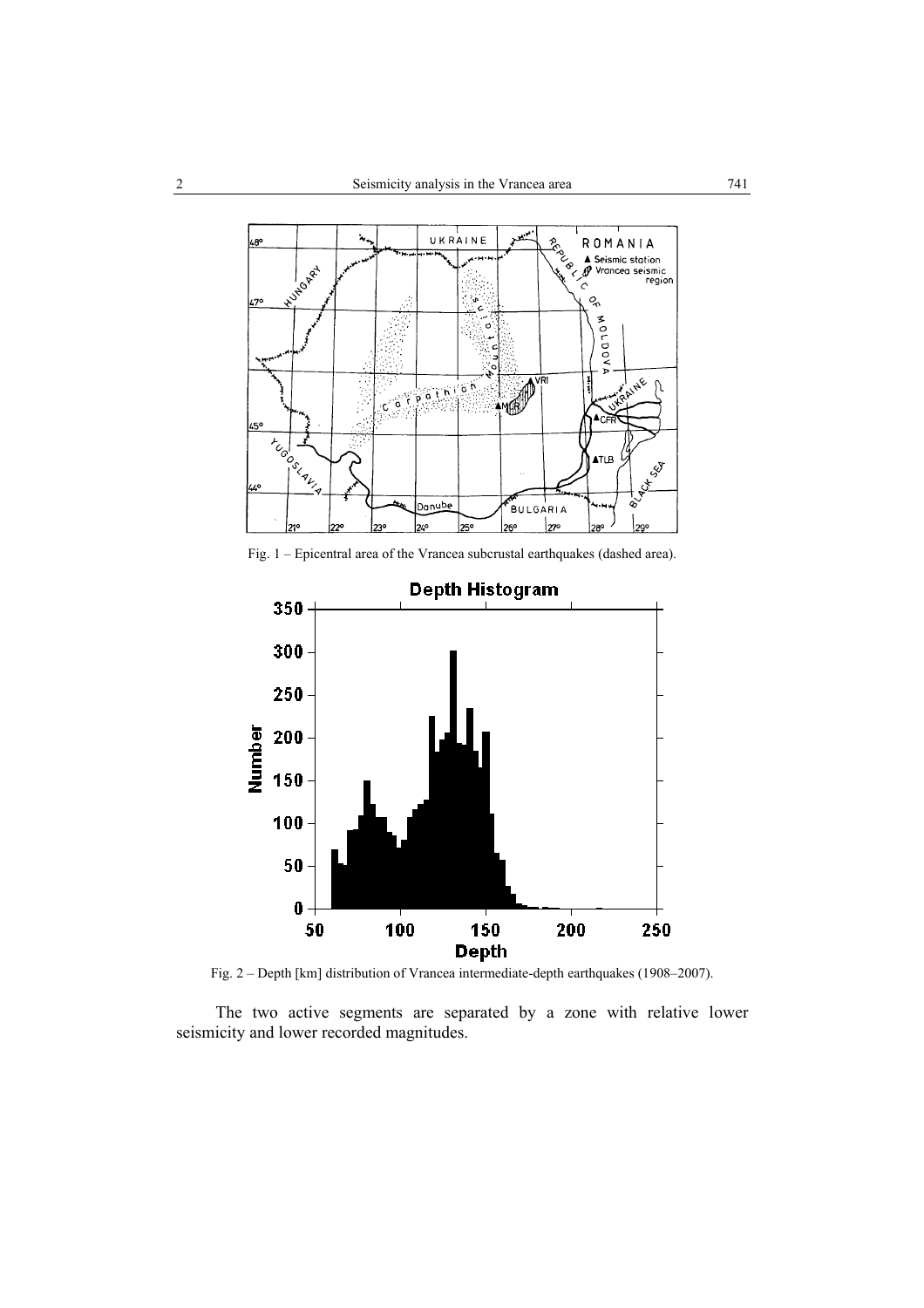Moreover, the depth distribution of seismic moment tensor principal axes proved that the 105–120 km depth interval is the only intermediate-depth region where a three-couple force system must be adopted (Oncescu and Trifu, 1987). This result agrees with the presence of fault plane curvature around the abovementioned depth (Dziewonski et al., 1981).

#### **2. SEISMIC CYCLE ANALYSIS**

In the Vrancea subduction domain, in the last 100 years, several seismic cycles are identified. Each cycle is characterized by a shock larger than 6.5 and a relative lack of earthquakes at moderate magnitudes (around 6) in the frequency/magnitude distribution. Possibly, the major shocks are generated by a percolation-type process (Trifu and Radulian, 1991).

The succession of seismic cycles is given in Fig. 3 and Fig. 4. The evolution of seismic activity shows alternative acceleration and deceleration deformation release in the upper segment and lower segment, respectively, of subducting lithosphere.



Fig. 3 – Benioff's cumulative curve for the last 100 years in the Vrancea subduction zone. Arrows mark the events with  $M > 6.5$ .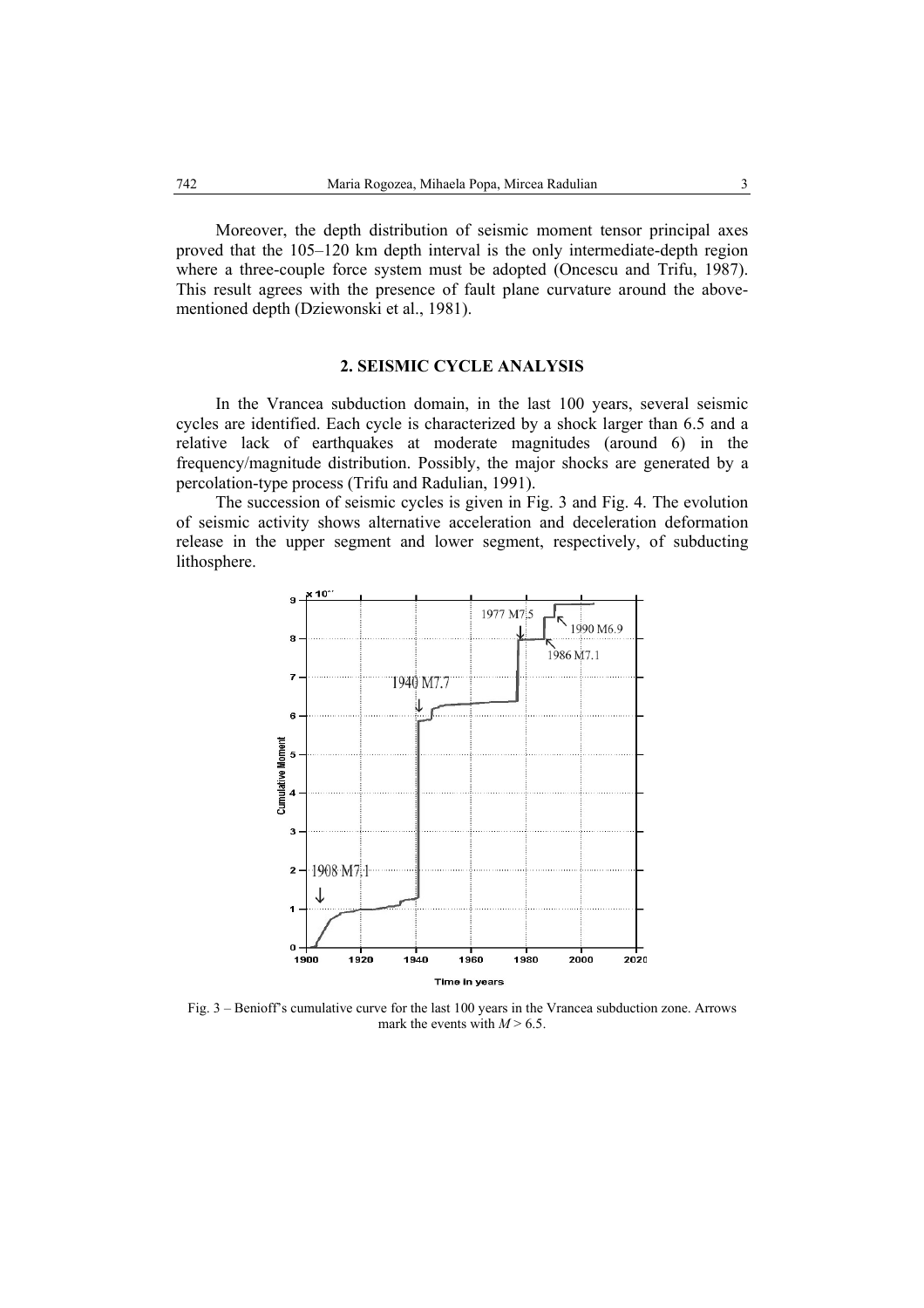

Fig. 4 – Successive cumulative processes in Vrancea as revealed by Benioff's curves. Cumulative moment variations after the main shock. Main shocks were excluded from the catalogs.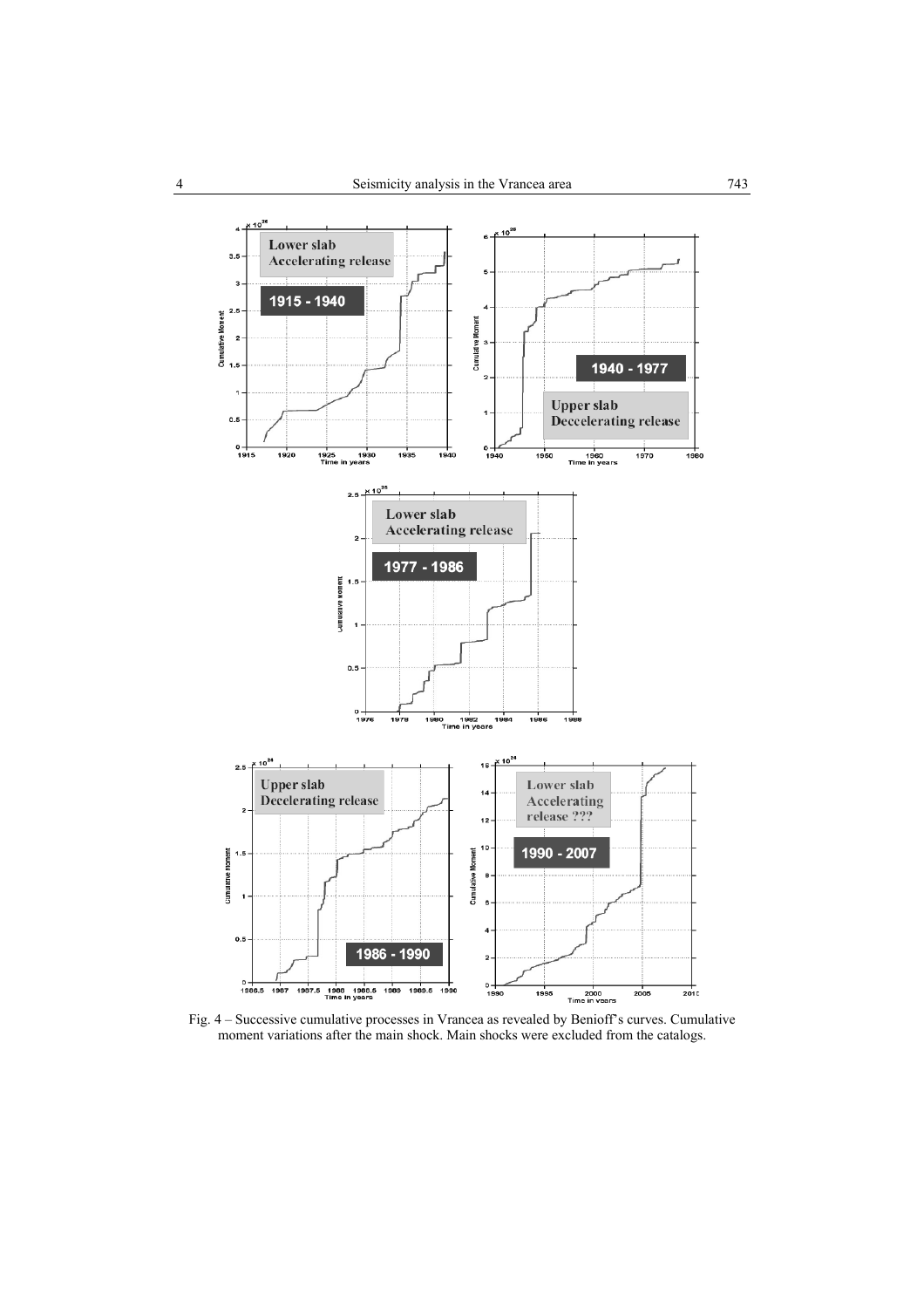#### **3. AFTERSHOCKS ANALYSIS**

In order to investigate if the differences noticed in the seismic cycle behavior between the upper and lower active segments are detectable in the aftershock sequence characteristics, we examine the aftershocks for the last 3 major events in Vrancea: March 4, 1977 (*Mw* = 7.4), August 30, 1986 (*Mw* = 7.2), and May 30, 1990 ( $M_w$  = 6.9). The 1977 and 1990 shocks occurred in the upper segment, while the 1986 shock occurred in the lower segment.

A strong decay of the aftershocks number is noticed in all cases after 5 days suggesting a very efficient stress release process during the main shock (Fig. 5). This efficiency explains also the large gap between the main shock magnitude and the largest aftershock magnitude: 2.4 units for 1977, 1.7 units for 1986 and 2.3 units for 1990.



Fig. 5 – Cumulative moment release during the aftershock activity.

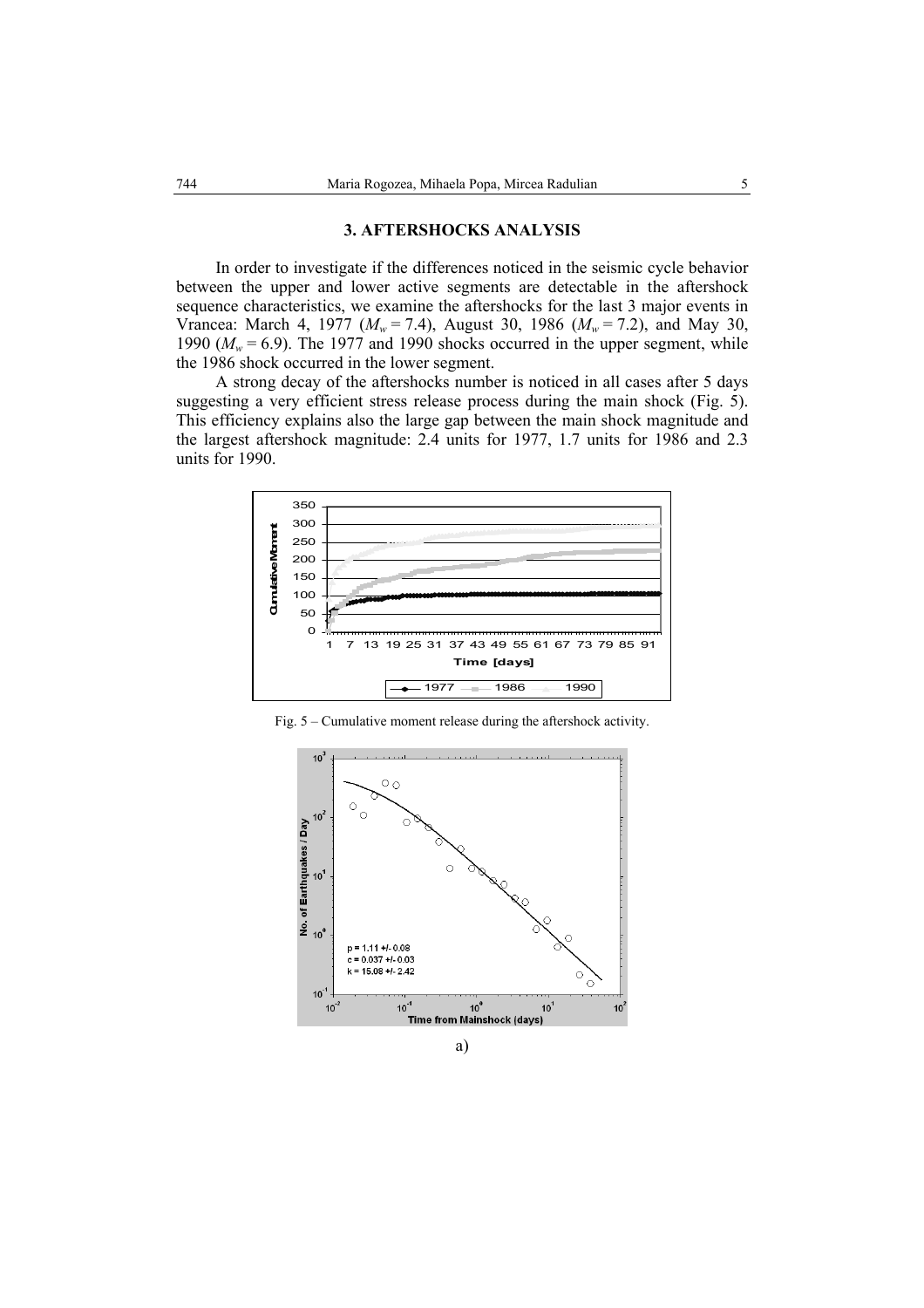

Fig. 6 – Temporal change of the number of aftershocks per day: a) 1977, b) 1986, c) 1990. The values of the parameters *p*, *c* and *k* values in the modified Omori's formula are also given.

The modeling of the time decay of aftershocks number by Omori modified law indicates for the p parameter values of 1.11±0.008 for 1977, 0.98±0.13 for 1986 and 1.09±0.06 for 1990 (Fig. 6).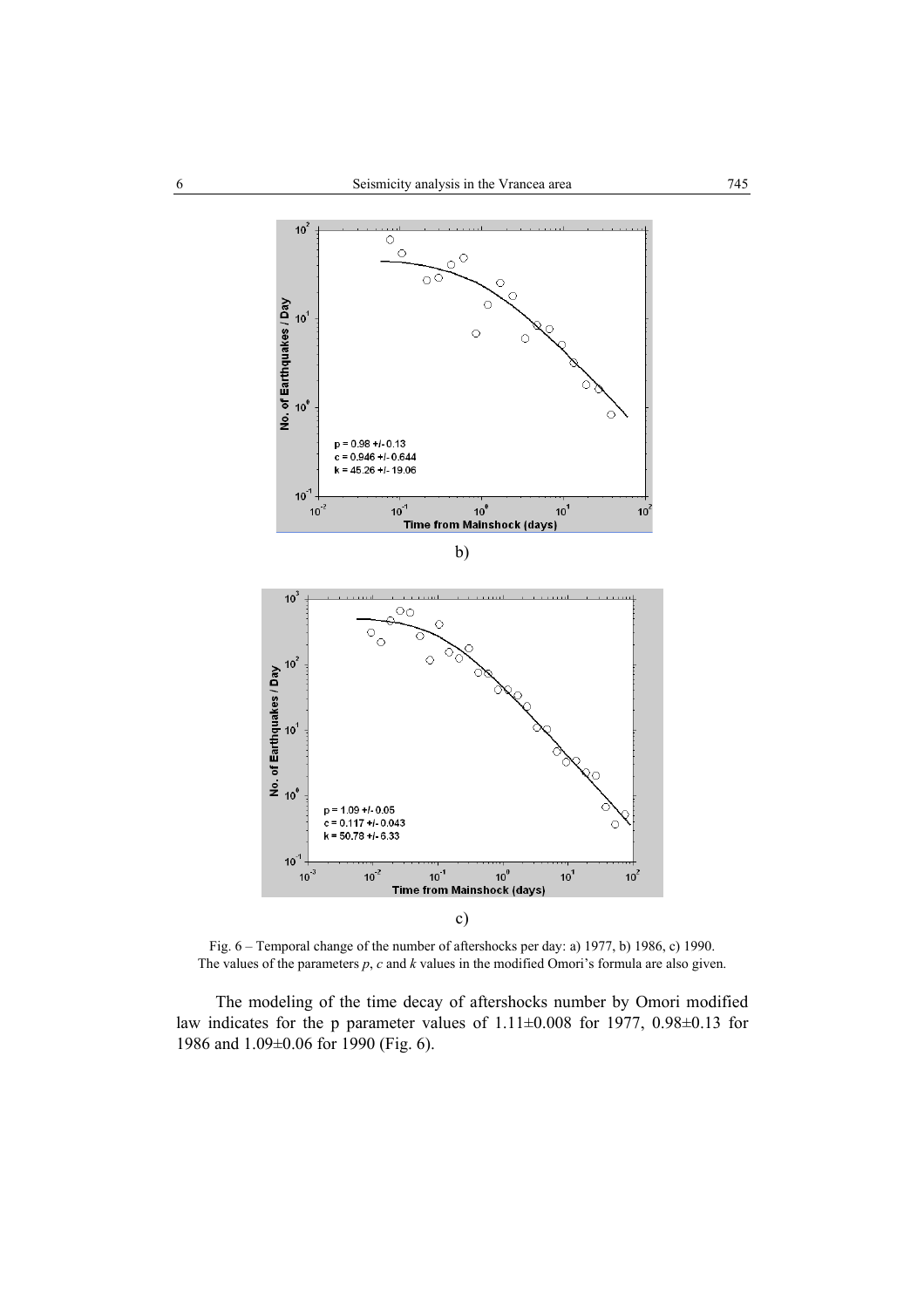

Fig. 7 – Frequency-magnitude distribution for: a) 1977 event ( $M_c$  = 2.2), b) 1986 event ( $M_c$  = 2.7), and c) 1990 event ( $M_c = 2.2$ ). The b value and its standard deviation and a value are given in each case. *Mc* is the magnitude of completeness.

The analysis of the frequency-magnitude distribution for the 3 sequences (Fig. 7) shows b-slope values smaller than the normal activity:  $0.43 \pm 0.03$  for 1977,  $0.68 \pm 0.06$  for 1986 and  $0.56 \pm 0.03$  for 1990 as compared with the normal b value of 0.79 (Radu, 1974).

### **4. CONCLUSIONS**

Different studies on Vrancea intermediate-depth seismicity outlined the presence of two characteristic seismic active segments in the lithospheric body pulled down below crust. One is hypothetically related to the nucleation of strong events around 90 km depth (events of March 4, 1977 and May 30, 1990), the other